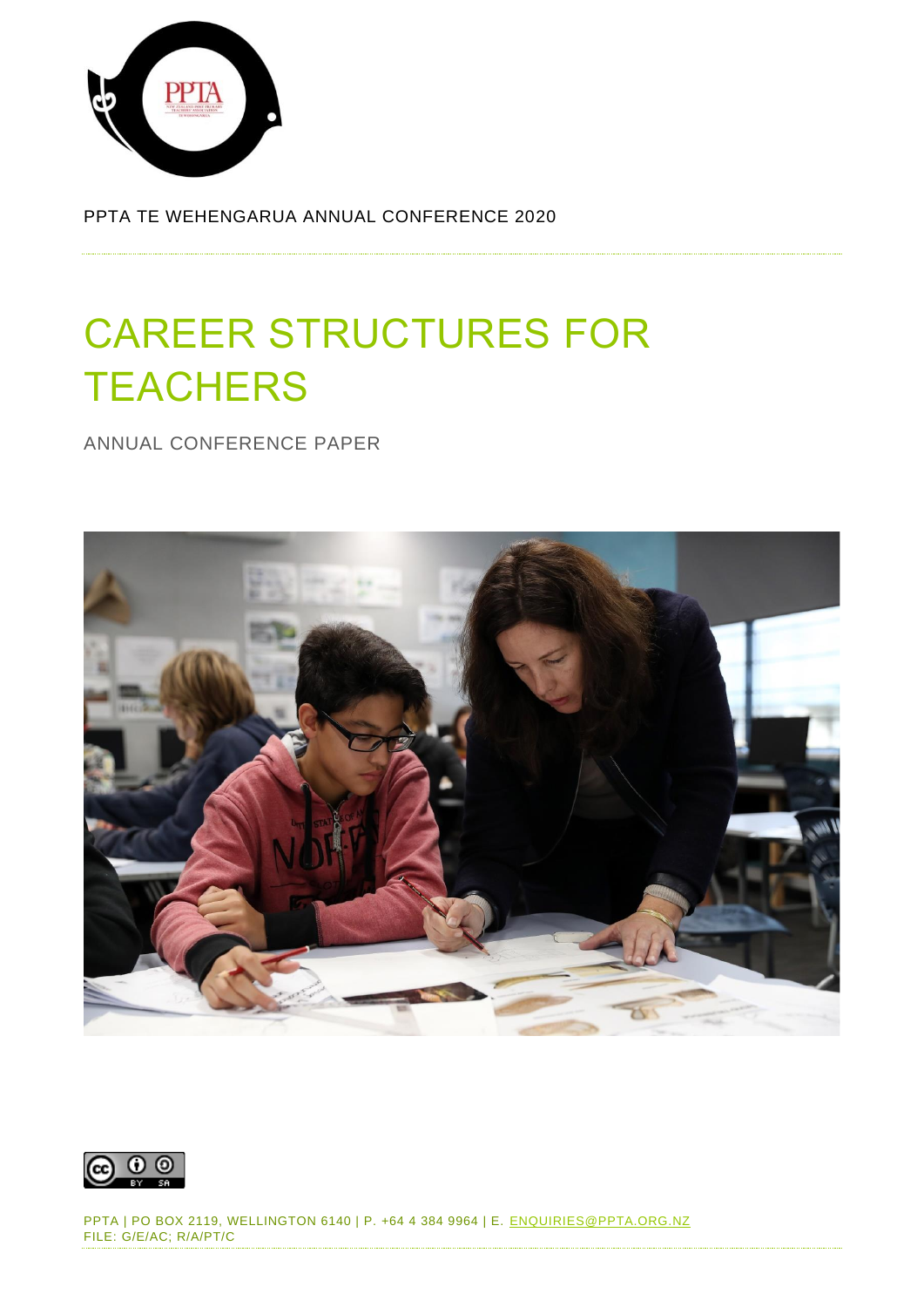At last year's annual conference a motion was passed requesting a paper to explore models to appropriately remunerate and compensate subject expertise. This paper is in response to that request, but goes beyond that brief and looks at the whole career structure and proposes career paths for subject specialists and a pilot of Māori and Pasifika Community Liaison roles.

## <span id="page-1-0"></span>**RECOMMENDATIONS**

- 1. That the report be received.
- 2. That PPTA supports the lifting of the moratorium on establishment of new communities of learning (CoL).
- 3. That PPTA works with the ministry to establish mentor teacher roles with the same core functions as WST roles in schools, not in CoL.
- 4. That PPTA calls on the Ministry of Education to ensure that CoL have control over their CoL achievement challenges.
- 5. That PPTA endorses flexibility within the WST roles to encompass wider classroom-based mentor roles.
- 6. That PPTA advocates for the role of Māori Community Liaison as part of the 2022 negotiations.
- 7. That PPTA advocates for the role of Pasifika Community Liaison as part of the 2022 negotiations.
- 8. That PPTA supports the establishment of Secondary Subject Adviser–type roles to support the changes to NCEA.
- 9. That PPTA works with the ministry to ensure that leaders of Māori medium kura that sit within larger schools have the right to apply for the CoL leader role in the same way that principals of schools presently do. This will require a variation to the present collective agreement.
- 10. That PPTA promotes Te Ataakura teaching positions.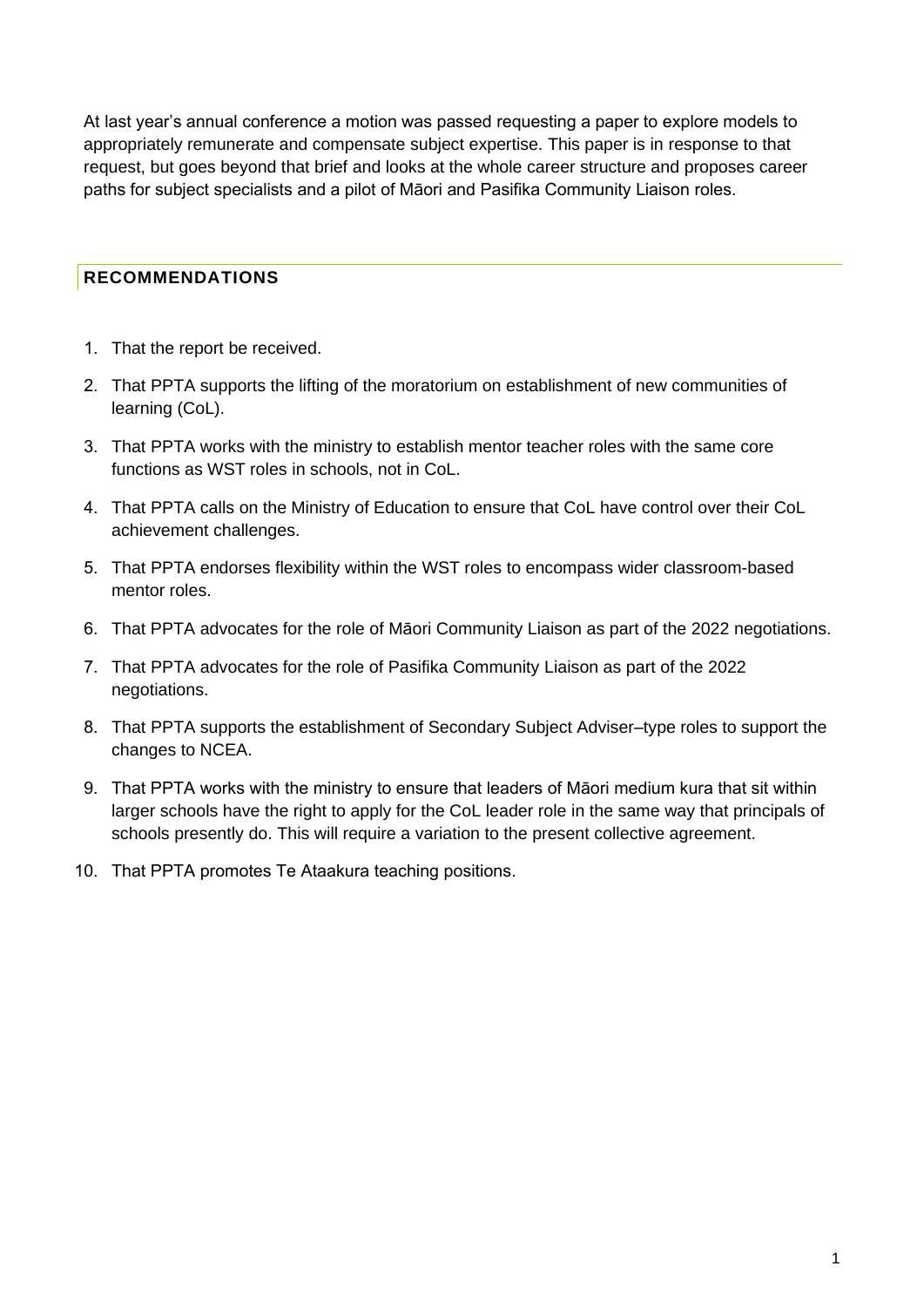# **CONTENTS**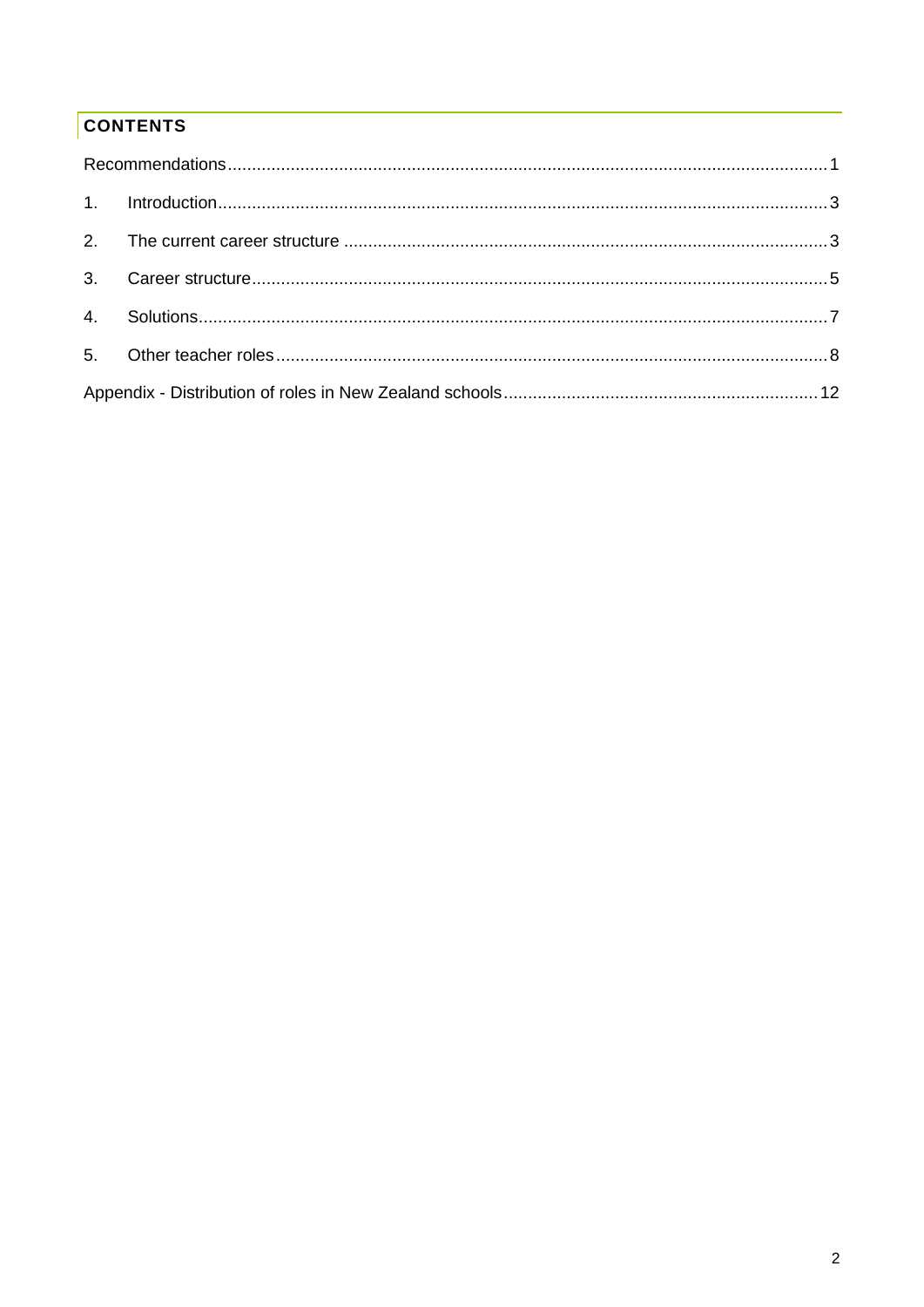## <span id="page-3-0"></span>**1. INTRODUCTION**

- 1.1 In 2018 and 2019 annual conference papers proposed career structures that would allow subject specialist teachers to remain in the classroom. However, options put forward raised concerns about performance pay or that the roles created workload barriers in the accreditation process. A motion was moved requesting a paper to "explore models to appropriately remunerate and compensate subject expertise".
- 1.2 As this work began it become clear that it was counterproductive to look at the role of subject specialist in isolation, without considering other career needs. This paper begins with a brief overview of the career structure and then proposes career paths for subject specialists and a pilot of Māori and Pasifika community liaison roles.

## <span id="page-3-1"></span>**2. THE CURRENT CAREER STRUCTURE**

- 2.1 Before proposing new career structures it is useful to consider the current structure and how it came about.
- 2.2 Traditionally, the career pathway for teachers in New Zealand secondary schools followed well defined routes: typically through middle management roles such as head of department or dean, before leaving the classroom to positions in senior management. These roles usually came with a job title, time allowance, and/or compensatory remuneration<sup>1</sup>.
- 2.3 This did not suit all teachers, either because the pay differential for taking on middle and senior leadership roles was not considered sufficient or because many teachers are not interested in administrative roles. Without alternative career paths some teachers were confined to the salary base scale, the ceiling of which is reached after a short time compared to other professional careers<sup>2</sup>.
- 2.4 In addition there was growing evidence of greater differences in the quality of instruction within schools than between schools, which meant that the ministry was open to roles allowing teachers excelling in their instructional role to remain classroom-based but to mentor and support colleagues – hence the genesis of specialist classroom teacher (SCT).

#### **Specialist Classroom Teacher**

- 2.5. As part of the 2004 Collective Agreement, all secondary schools had the opportunity to appoint, with additional remuneration and time allowance, a designated Specialist Classroom Teacher (SCT). This role allowed skilled and experienced classroom teachers to mentor other teachers in their pedagogical approach. SCTs receive an allowance equivalent to 2 MUs and a time allowance.
- 2.6. The SCT role was intended to be the first step in a new career pathway for secondary teachers. The planning stages meeting reports between PPTA and the ministry show that there was agreement that the provision of SCTs (one per school) was not sufficient and

<sup>1</sup> (2007) Evaluation of the Senior Subject Adviser Pilot Initiative

<sup>&</sup>lt;sup>2</sup> Bazley (2003). Ministerial Taskforce on Secondary Teacher Remuneration Report.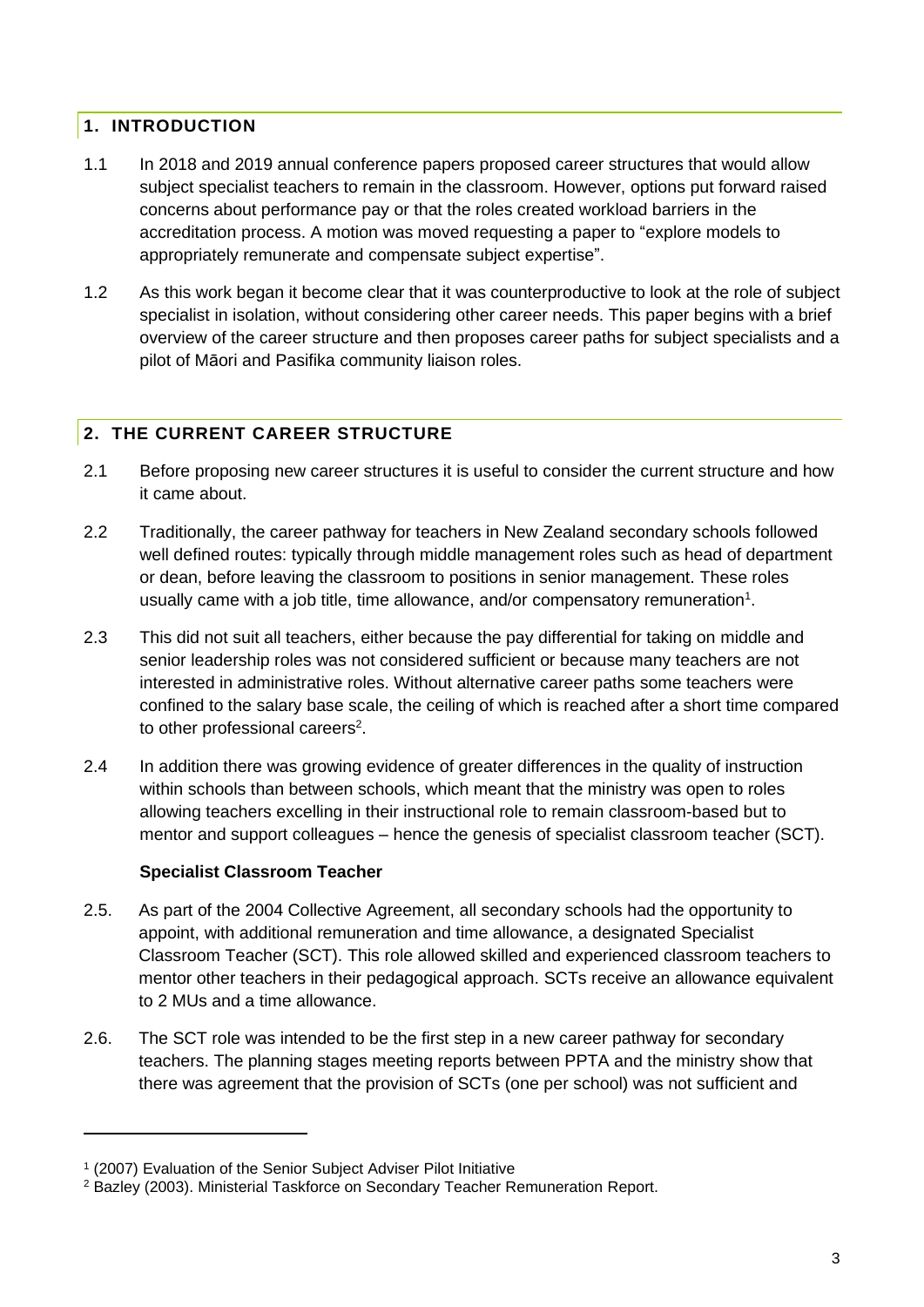would be increased, on some basis. PPTA envisaged the role allowing schools to have a growing number of expert classroom practitioners guiding, mentoring and supporting their colleagues - including subject specialist SCTs and senior SCTs with facilitation and support of professional learning roles within or between schools. Our position at the time was that from two to eight roll-based SCTs per school would be a reasonable number to aim for. In today's terms that would be about 1,500 such positions across secondary schools.

2.7. However this did not happen, which meant that the role did not grow into an alternative career pathway. The review of the initial pilot found teachers regarded it as a 'career opportunity' rather than an authentic career pathway.

#### **Senior subject adviser**

- 2.8. NCEA was introduced between 2002 and 2004 and the assessment of students moved from a norm-referenced model (School Certificate, Sixth Form Certificate and Bursary) to a standards-based model. This devolved greater responsibility of assessment to teachers, who were expected to design standards-based assessment tasks as well as assess students internally. This change, and the lack of support for it, put the system under stress, with teachers buckling under the workload.
- 2.9. PPTA sought to address this by negotiating a senior subject adviser (SSA) pilot for 2007 and 2008 through the Career Pathways workstream of the Longer Term Work Programme<sup>3</sup>. As well as providing vital support for teachers it was an attempt to offer a career pathway to experienced teachers who might otherwise decide to leave the classroom. It was unusual in that it was a career move outside the school with seconded positions for 24 subject specialists, released from classroom duties to work fulltime with teachers in schools - much like the old advisory service.
- 2.10. In the SSA pilot review teachers were "effusive in their praise" for the support they received, some indicating that it was the first time they had been exposed to specific senior subject support. However, like SCTs, SSAs did not view the role as a career pathway within teaching, more of a career loop, after which they would return to their previous role.
- 2.11. When negotiations began for the new STCA, PPTA was told that the continuation of the SSA scheme would have to be a charge against the new agreement. In other words, the salaries of advisers would come out of the money available for the total settlement. When PPTA's negotiators realised that this had changed (the pilot had been funded by the ministry), and the money the ministry was making available for the settlement was being reduced by the cost of the salaries of 24 SSAs, it could not negotiate an extension to the scheme, and the ministry cancelled it.
- 2.12. Efforts were subsequently made to reinstate SSAs, but to no avail.

#### **Communities of Learning/ Kāhui Ako (CoL)**

2.13. In 2014 the PPTA tentatively supported the introduction of Investing in Educational Success, an initiative to lift the performance of all students and create career pathways for teachers.

<sup>3</sup> PPTA (2014) Investing in Educational Success and PPTA policy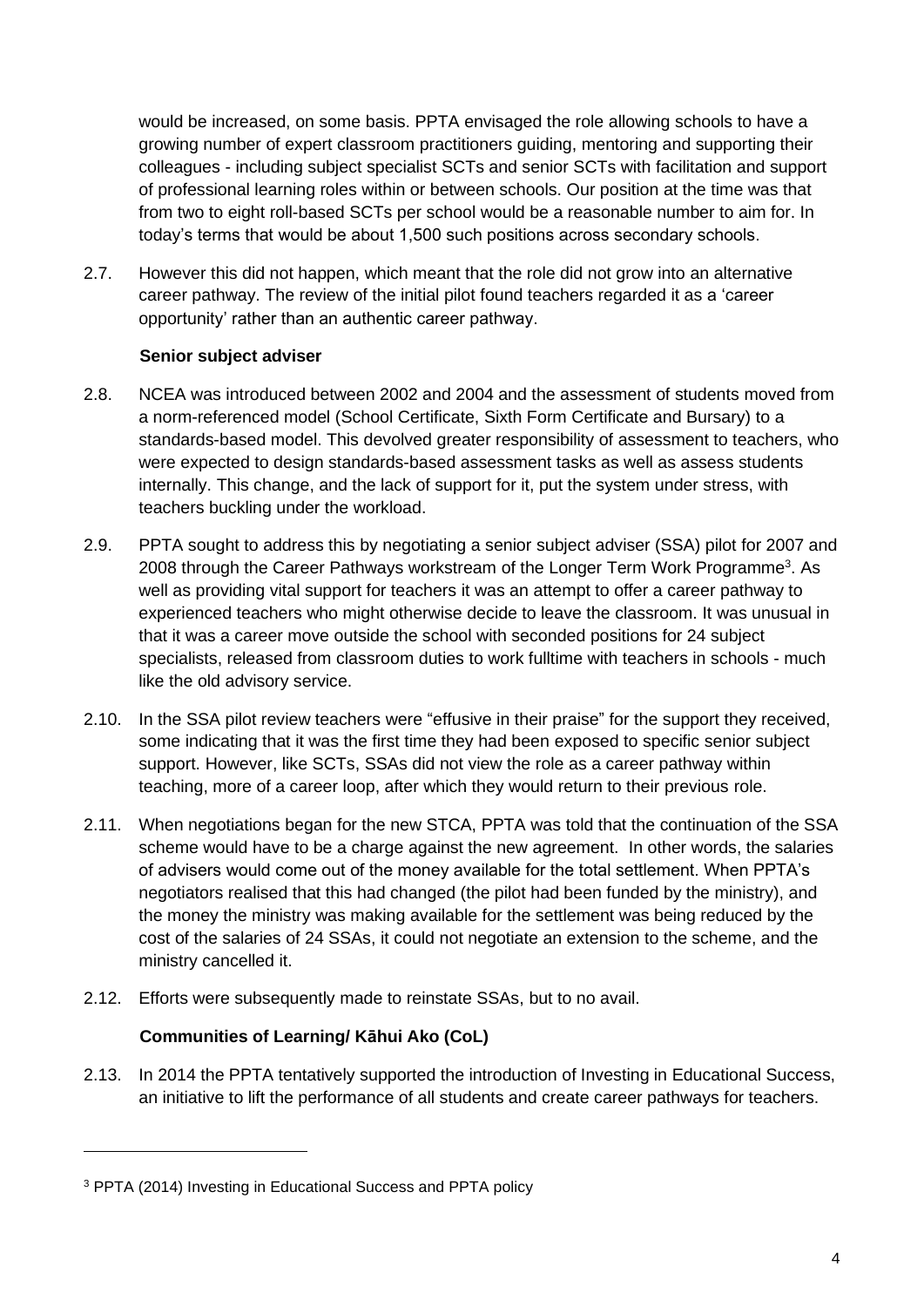Three roles were created: the CoL Leadership role, the across community teacher (ACT) role, and the within school teacher (WST) role.

- i. Community of Learning leader This role is to model highly effective practice in their own school and facilitate collaborative, professional activities across a community of schools. This person is usually the principal of one of the schools in the cluster.
- ii. Across Schools Teacher

This role is to support improvement in student achievement and wellbeing by strengthening teaching and leadership practices across the community of schools. The role supports teachers to learn with and from their colleagues in cycles of inquiry and improvement. Students are expected to benefit from professional collaboration as teachers share knowledge, skills and practices from across the Community of Schools.

iii. Within School Teacher

This role is to promote best teaching practice and support the use of an inquiry approach to teaching and learning, in order to achieve the shared achievement challenges. The core functions of the role $4$  are to:

- (a) Promote best teaching practice within a school by:
	- retaining teaching responsibility; and
	- coordinating and liaising with others responsible for professional development within the school; and
	- modelling and supporting collaborative practice.
- (b) Strengthening the use of an inquiry approach to teaching and learning to achieve the shared achievement objectives by providing opportunities for observation and discussion about the practice of other teachers from their own or other schools within the Community.

# <span id="page-5-0"></span>**3. CAREER STRUCTURE**

3.1. The teaching career structure consists of the traditional roles, and the SCT and CoL roles added in 2004 and 2014 respectively. NZCER in the national survey of secondary schools (2018) found that 47% of teachers hold management units (MUs), and 43% of teachers hold HoD/HoF/TiC roles (Appendix A). There are 6,250 potential CoL roles as follows:

| <b>Role</b>         | <b>Number</b><br>nationally | <b>Number</b><br>locally | <b>Time allowance</b><br>(hours per week) | Pay      |
|---------------------|-----------------------------|--------------------------|-------------------------------------------|----------|
| Within school       | 5,000                       | 1 per 10<br><b>FTTF</b>  | າ                                         | \$8,000  |
| Across<br>community | 1,000                       | 3-4 per CoL              | 10                                        | \$16,000 |
| Leadership role     | 250                         | per CoL                  | 10                                        | \$30,000 |

<sup>4</sup> Ministry of Education, PPTA, NZSTA (2014) Guidelines for the appointment of Community of Schools Teacher (within school) role in Secondary Schools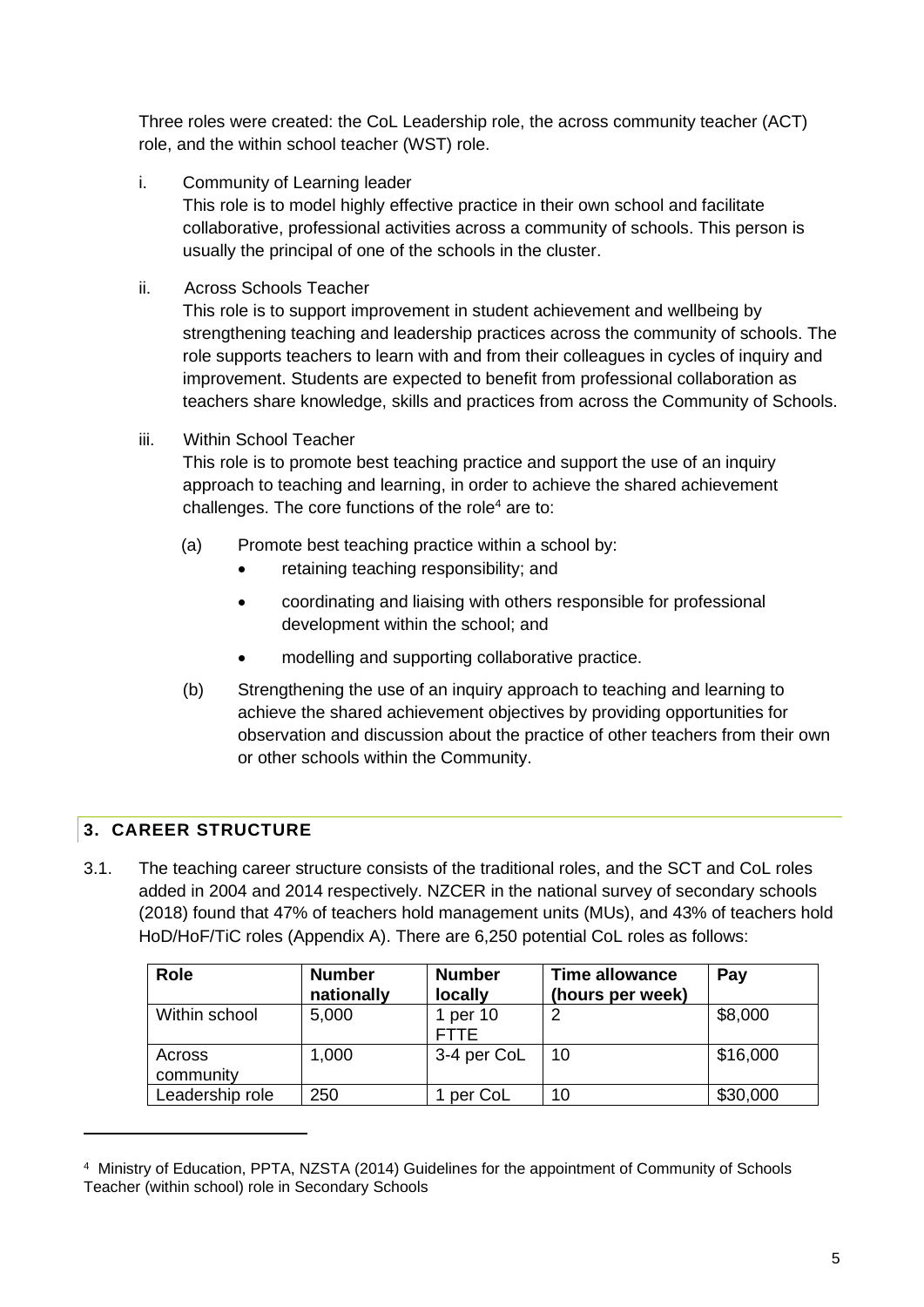- 3.2. The Secondary Teacher Supply Working Group Report (2016) found that teachers were still dissatisfied with the career opportunities available to them. Some dissatisfaction will have been because some CoL were yet to be formed. However, PPTA conference papers in 2018 and 2019 identified subject specialism as an area that continued to be in need of recognition.
- 3.3. It is arguable that WST roles could allow for subject leadership within an already agreed career pathway. After all, the guidelines state that the WST role is designed to expand career opportunities by allowing "teachers to use and develop their professional leadership skills while remaining in the classroom"<sup>5</sup>, which is what many subject specialists want. The core functions of the WST role could easily be undertaken with a subject-centred focus.
- 3.4. There are two reasons why the WST roles fall short of this currently. First, some schools do not belong to a CoL so their teachers are not eligible for the additional resourcing that goes with WST roles and, secondly, even when they do belong the CoL framework can be too inflexible.

#### **Teachers not in CoLs**

- 3.5. Approximately 20% of secondary and 40% of area school teachers are in schools that do not belong to a CoL. In addition, these schools do not currently have the option to form a CoL as there is a ministry moratorium on new CoL. Not only are these teachers denied a WST pathway, they are also denied ACT and Leader roles. The moratorium on CoL needs to be lifted.
- 3.6. Some schools have decided against joining or forming a CoL. This means that teachers in these schools miss out on the resourcing, mentoring and support available to those in a CoL.
- 3.7. In either case it is not only the teachers that miss out but also the students. All schools, teachers and students should have access to collaborative support.

## **The inflexible framework of CoL**

- 3.8. The IES Working Party saw that schools should be free to establish objectives that were most appropriate for their local circumstances and student needs<sup>6</sup>. In a 2017 PPTA survey of teachers working in CoL<sup>7</sup> 14% responded that the achievement challenges needed improvement – and some spoke of the ministry being inflexible about the challenges it would accept at the time.
- 3.9. Interestingly the survey also found that:
	- A significant minority (28%) did not know anything about the CoL, even to the extent that they were unaware their school was part of a one.
	- 53% said there had been no (or no real) consultation with teachers about the achievement challenges.

<sup>5</sup> ibid

<sup>&</sup>lt;sup>6</sup> Investing in Educational Success Working Group Report 2014- Ministry of Education

<sup>7</sup> PPTA (2017) Implementation of Communities of Learning – practitioners' experiences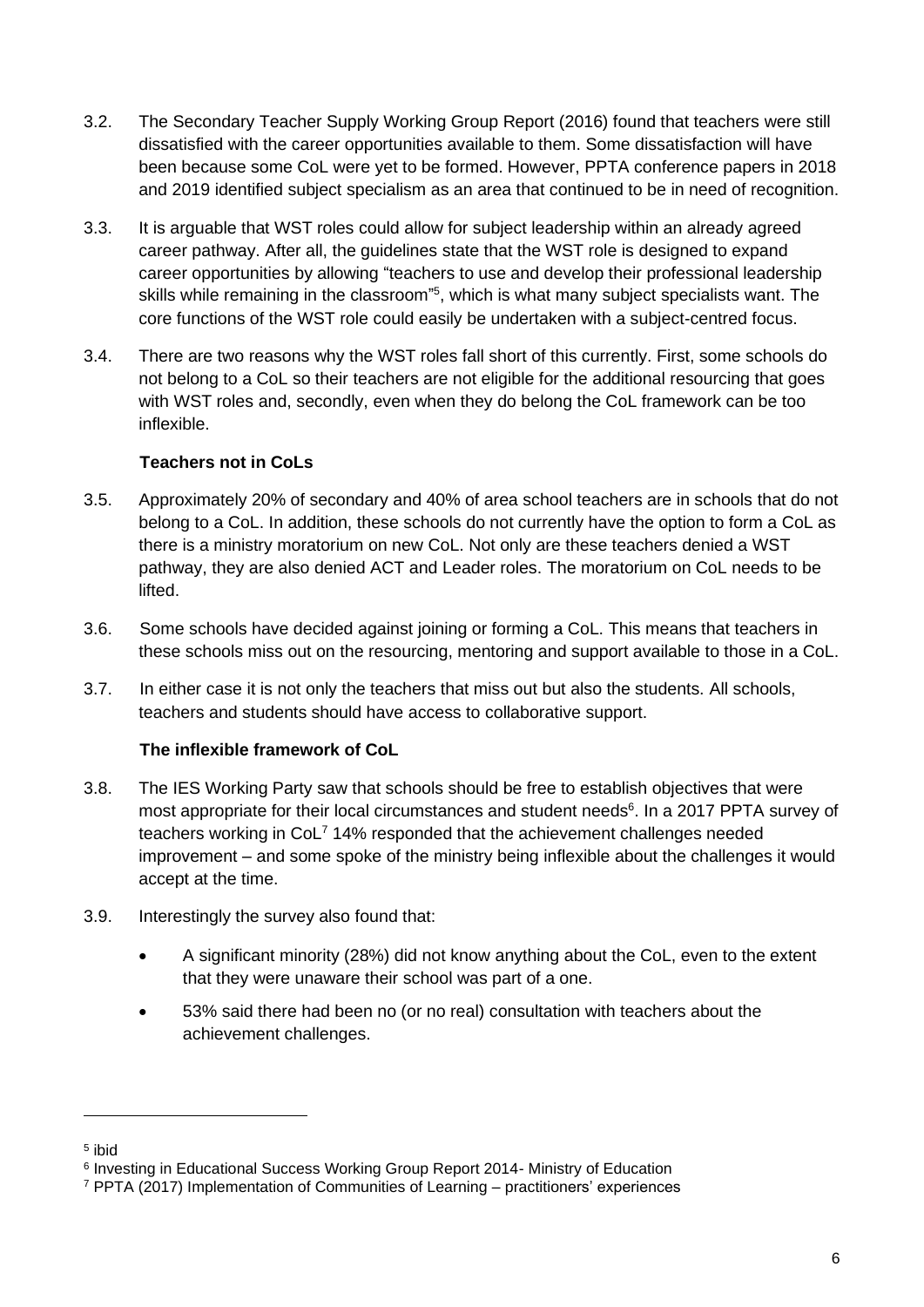- There was a low understanding of the connection between the WSTs and the ACTs and the achievement challenges.
- 3.10. These responses may explain in part why some CoL are not able to fill all of the WST positions, or are only able to do so by using middle leaders<sup>8</sup>, but the 2018 PPTA Annual Conference agreed that the core problem is that there are just too many 'generalist' WST roles for the system to sustain (with approximately one WST for every nine other teachers, including teachers in middle and senior leadership roles).
- 3.11. The Tomorrow's Schools Independent Taskforce sees potential in the CoL model and believes that it should be given an opportunity to develop more flexible approaches. The 2017 PPTA survey also supported the continuation of the CoL but highlighted the need for changes.
- 3.12. Judicious changes could both improve the CoL roles and address career pathways at the same time.

# <span id="page-7-0"></span>**4. SOLUTIONS**

- 4.1. WST-type roles (mentor teachers) could be funded in all schools that are not in a CoL.
- 4.2. This mentor teacher role would have the same core objectives as a WST; namely, they would be classroom-based, focussed on providing professional development within the school and modelling and supporting collaborative practice. Mentor teachers would still have to demonstrate that they have the necessary mentoring knowledge and experience to undertake the role, which could be demonstrated through experience and/or qualifications.
- 4.3. We could encourage schools to be more flexible about the CoL achievement challenges as intended at the outset of IES.
- 4.4. We could allow WST roles in CoLs to be more flexible/responsive to school needs and to support subject-focussed development too. Schools could use WSTs to support teachers in:
	- subject specific curriculum development;
	- giving effect to te Tiriti o Waitangi;
	- local curriculum design;
	- subject integration; and
	- the development of ICT skills and knowledge (a weakness highlighted by the COVID-19 crisis).
- 4.5. Making the WST role more flexible would open up the role to a wider variety of expertise and may well address the concerns that some schools have about filling the roles.

<sup>8 2018</sup> PPTA Conference Paper Communities Of Learning – Improving the community of schools model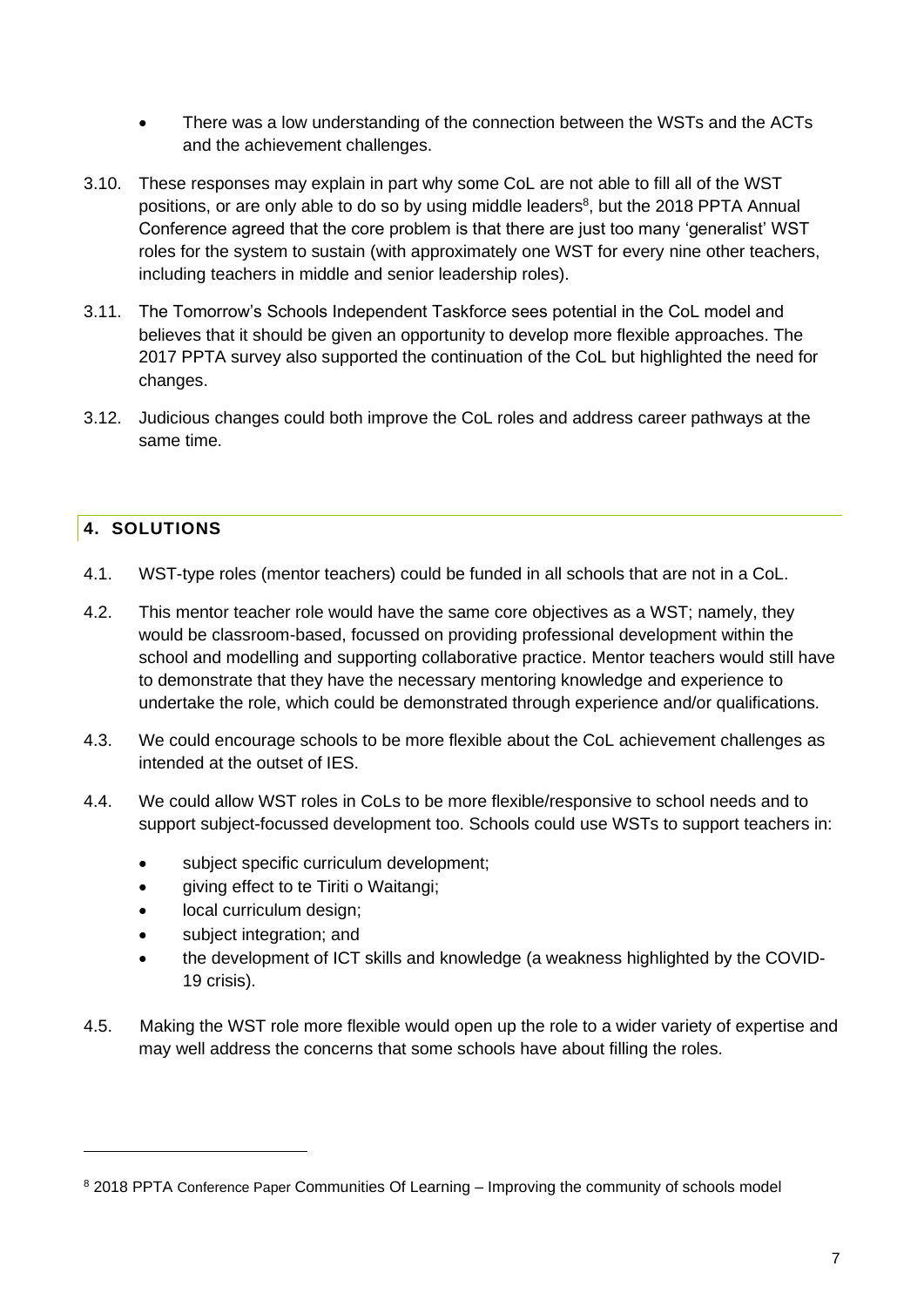- 4.6. This solution is not at odds with the motion that was passed at last year's annual conference which called for PPTA to have discussions with the Minister and Ministry of Education about structural adjustments to CoL based on halving the number of secondary WST roles, making the remaining roles permanent, and creating CoL task payments and time allowances for those not in WST or ACT roles in order to build wider commitment and participation in the CoL<sup>9</sup>. Those recommendations reflect, in part, problems with the number of positions. This paper addresses the purpose of the positions and the opportunity to make a reasonable number of them available to a wider group of members without putting strain on other areas of the school.
- 4.7. Recommendation 1: PPTA supports the lifting of the moratorium on establishment of new CoL.
- 4.8. Recommendation 2: That PPTA work with the ministry to establish mentor teacher roles, with the same core functions as WST roles, in schools not in CoL.
- 4.9. Recommendation 3: That WST roles in CoL be made more flexible to encompass other classroom-based mentor roles.

## <span id="page-8-0"></span>**5. OTHER TEACHER ROLES**

5.1. There are other roles that are desperately needed but do not fit into a more flexible CoL model. These are Māori and Pasifika Community Liaison teacher and Senior Subject Adviser.

#### **Māori Community Liaison**

- 5.2. In the 2018 STCA negotiations PPTA put forward a proposal to create Māori Community Liaison roles. This was unsuccessful.
- 5.3. The proposal was in response to the 2015 PPTA Workload Taskforce Report that identified that "Māori teachers are expected, both professionally and culturally, to undertake tasks and responsibilities beyond those expected of a secondary teacher who does not identify as Māori".
- 5.4. The 2015 PPTA Workload Taskforce Report endorsed the 1996 Bloor report on Māori secondary school teacher workload that the additional duties that Māori teachers take on (in broad terms) are $10:$ 
	- i. Activities designed to educate their non-Māori colleagues on issues to do with Māori
	- ii. Developing, organising hui and pōwhiri for school-related activities
	- iii. Duties not formally recognised but culturally expected, related to meeting the expectations from the school, parents, community, whānau, hapū and iwi

<sup>9</sup> ibid

<sup>10</sup> 1996 Bloor report on Māori secondary school teacher workload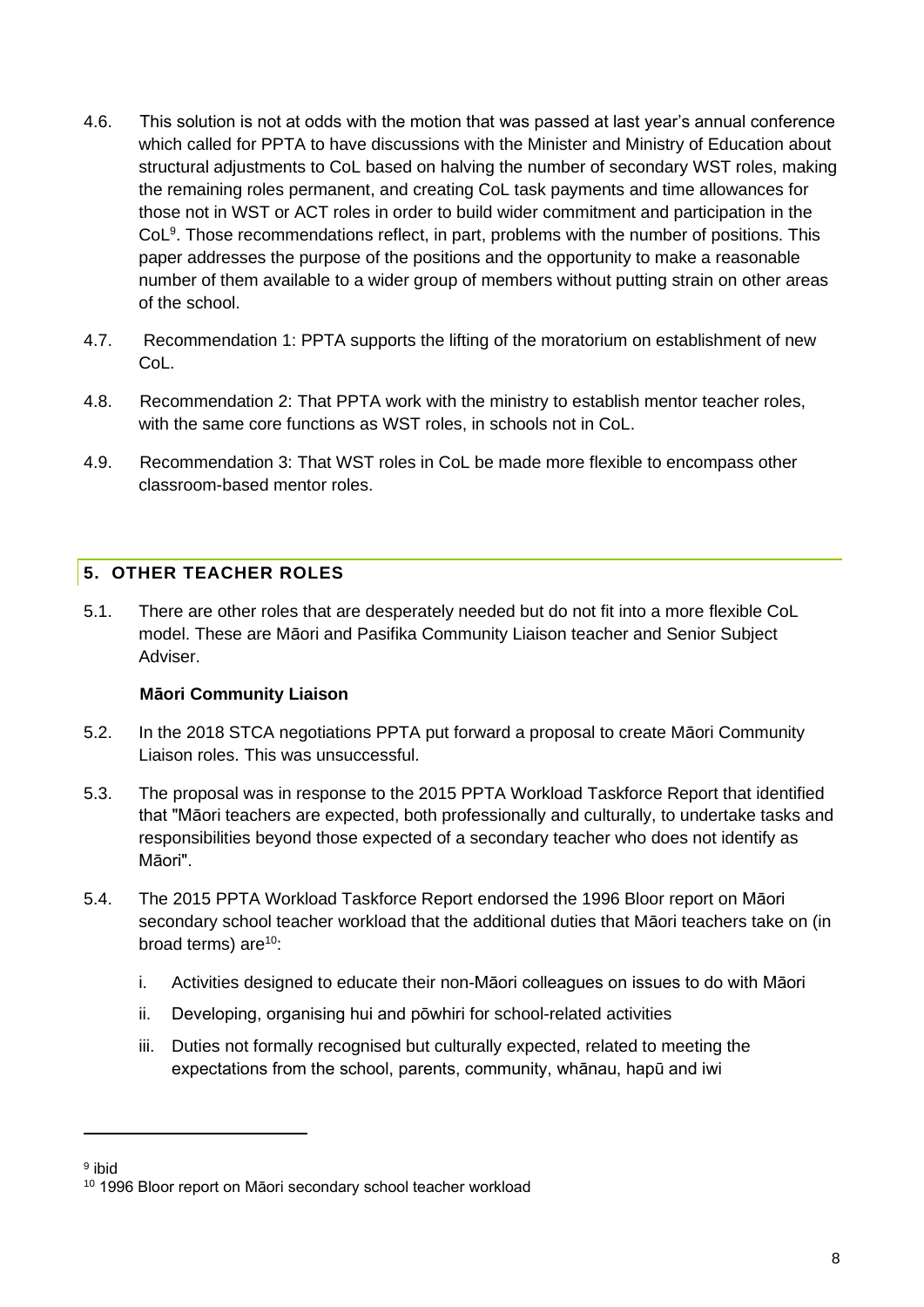- iv. High levels of involvement in school-related and community based hui
- v. Taking 'responsibility' for Māori students, even if they have no teaching contact with them
- 5.5. The Tomorrow's Schools review has recommended that schools embody "biculturalism and genuine equity and partnership between Māori, Pākehā and Tauiwi under Te Tiriti o Waitangi". Government Action Plan<sup>11</sup> 1a (Priority A: 18 -24 months) requires boards to ensure that their plans, policies and local curriculum reflect local tikanga, mātauranga Māori and te ao Māori, and ensure these concepts are integrated into the school structure and teaching and learning practices.
- 5.6. It also requires schools to form and maintain ongoing relationships with Māori communities, including local iwi and hapū, in order to ensure that their policies, plans and local curriculum reflect local tikanga, mātauranga and te ao Māori. This is much more specific than the current requirement to reflect 'the unique position of the Māori culture', as in the Education Act 1989 – it emphasises the importance of local history and practices, rather than a generalised view of Māori culture.
- 5.7. While this is a board responsibility, it will be delegated to schools and will add to even more expectations on Māori teachers than those outlined in the Bloor report.
- 5.8. As PPTA was unsuccessful in getting the Māori and Pasifika community liaison positions into the collective agreement in the 2018 negotiations, it is recommended that PPTA propose a trial of these positions before requesting them across the board. A trial will enable the PPTA to identify issues related to the role and also to identify the level of support (time and remuneration) that it requires.
- 5.9. The position of Māori Community Liaison will be a blend of Māori adviser, mentor and dean. The role will eventually need to be scaled according to the Māori student population of a school.
- 5.10. Recommendation 4: That PPTA advocate for a pilot of the role of Māori Community Liaison as part of the 2022 negotiations.

## **Pasifika Community Liaison**

5.11. Like Māori teachers, Pasifika teachers are often expected to contribute to raising achievement, wellbeing and retention of Pasifika students in secondary schools including supporting community and family involvement and cultural engagement.<sup>12</sup> They are often expected to carry out tasks above and beyond those in their job description because of their ethnicity and their language skills. These "extra" expectations often lead to teacher burnout and physical illness. Pasifika teachers report that they are expected to carry out such tasks as:

<sup>&</sup>lt;sup>11</sup> MoE (2019) Supporting all schools to succeed: Reform of Tomorrow's School System

<sup>12</sup> 2015 PPTA Workload Taskforce Report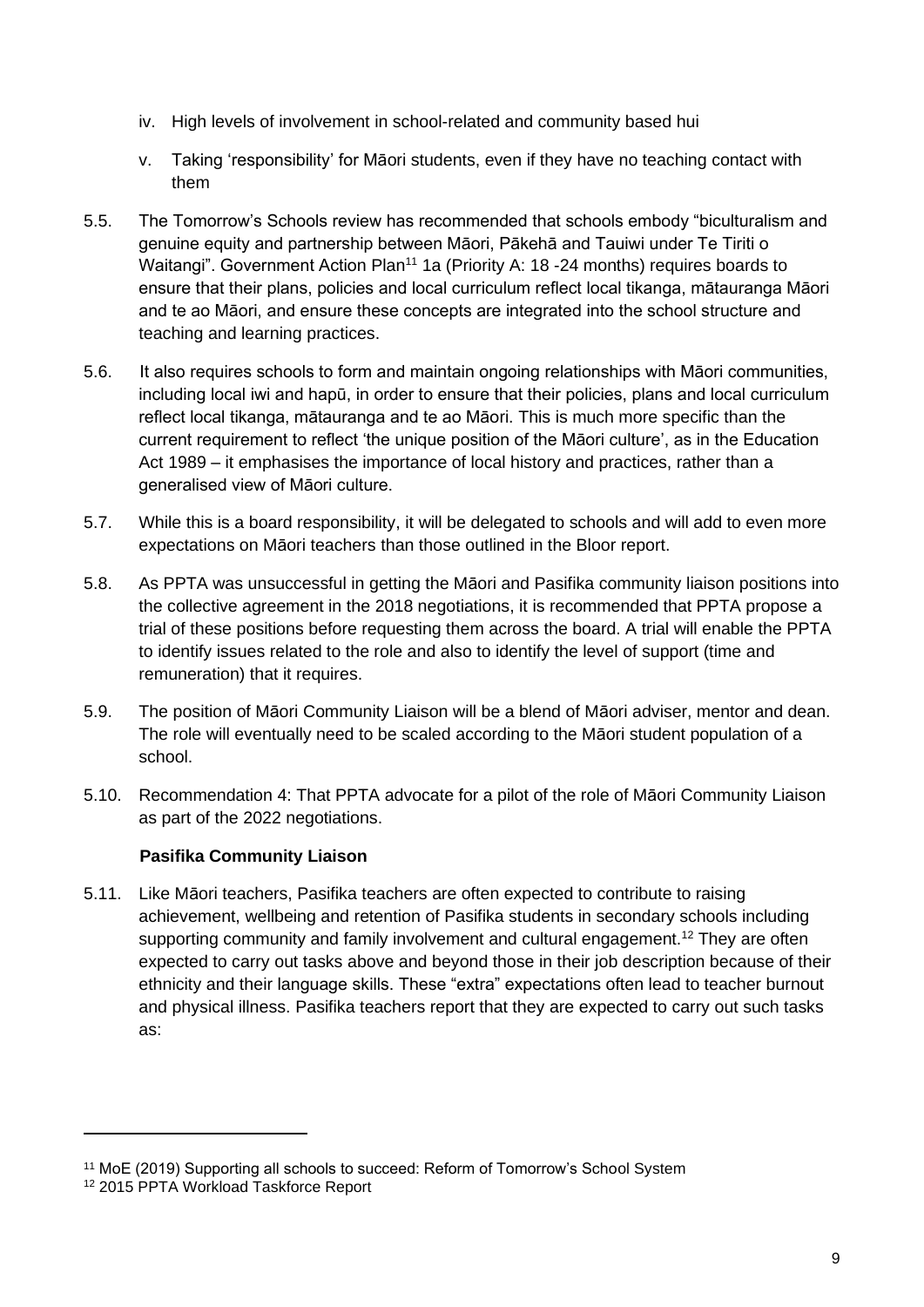- tutoring cultural groups and attending festivals/events to represent the school with these performing groups;
- providing NCEA assessment tasks for cultural performances (dance and music standards), facilitating assessment and marking cultural performances to help students achieve NCEA credits;
- attending meetings in person to be a translator in Pacific languages for parents/families with limited English;
- Pasifika parent consultation and information evenings;
- helping families with limited English fill out applications and other forms;
- language translation for school newsletters;
- attending discipline meetings to provide an appropriate cultural perspective;
- mentoring Pasifika students within a school;
- providing tutoring and study groups for Pasifika students who need extra academic assistance outside of school / working hours;
- working with ESOL students of the same ethnicity;
- providing a withdrawal room for Pasifika students with behavioural issues;
- attending other teachers' classrooms to intervene in a variety of situations where the classroom teacher feels the need to have a Pasifika teacher present;
- visiting Pasifika homes to speak with families about school related issues;
- being present at funerals of family members of Pasifika students; and
- tracking Pasifika student progress and creating action plans where targets are not being met.
- 5.12. Pasifika teachers feel a strong sense of responsibility to go above and beyond for Pasifika students, families, and communities and Pasifika communities also expect teachers of their ethnicity to be available to them for various purposes.
- 5.13. The position of Pasifika Community Liaison teacher acknowledges the contribution that Pasifika teachers make to a school that is above what is normally expected of a teacher, and the additional workload expected by both the school and the community .
- 5.14. Recommendation 5: That PPTA advocate for a pilot of the role of Pasifika Community Liaison teacher as part of the 2022 negotiations.

#### **Senior Subject Adviser**

- 5.15. Both the SCT and SSA roles were introduced to address particular issues the SCT to address within-school variation in teaching quality and the SSA to address NCEA pressures.
- 5.16. NCEA is in the middle of another review with major changes being proposed. The changes in one of the eight key areas alone, "Have fewer, larger standards" will result in schools rewriting their schemes, departments rewriting their programmes of work and teachers learning the content of new achievement standards, developing lesson plans, and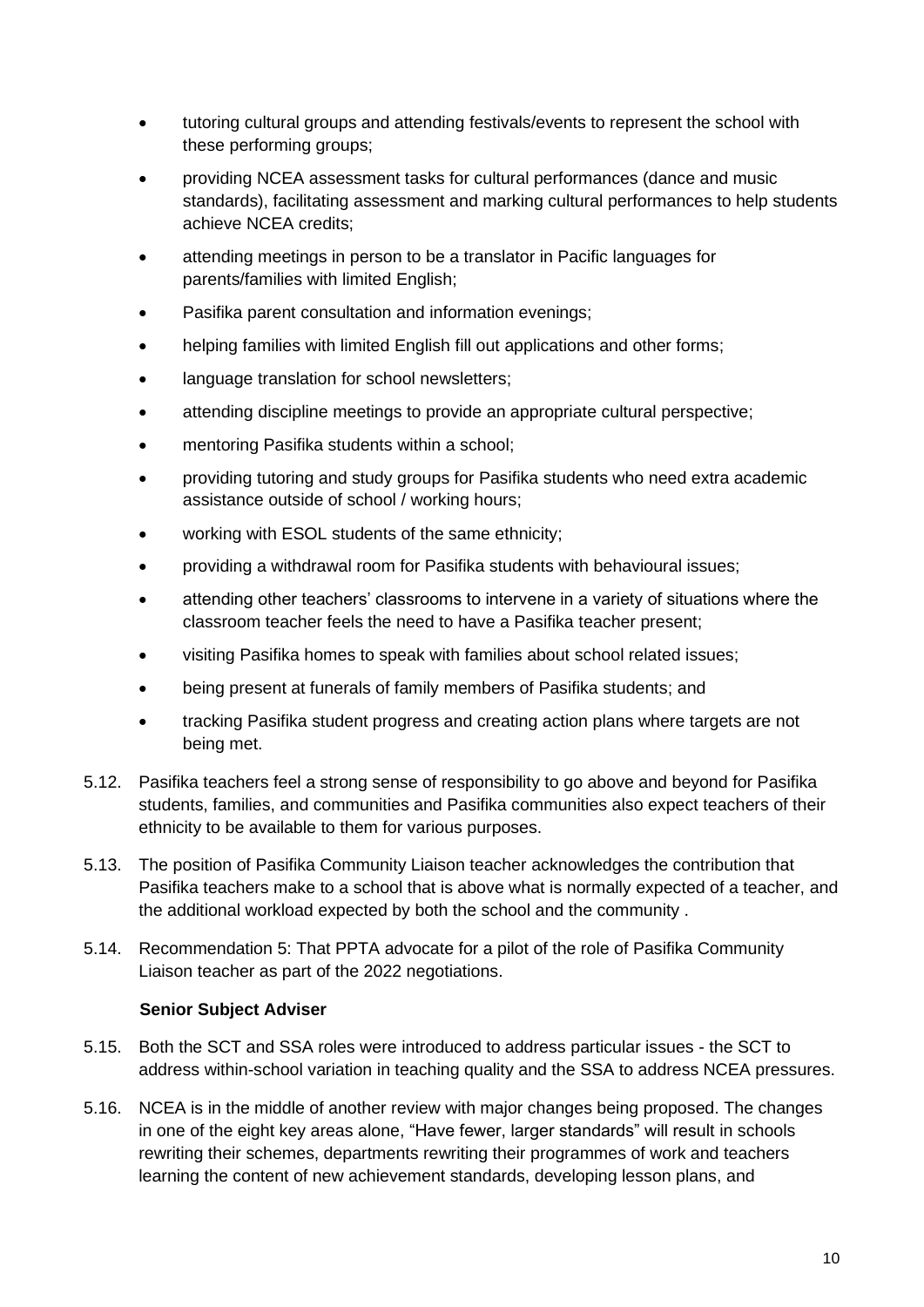developing, setting, marking and moderating new assessments. The ministry estimates that about 1000 achievement standards will have to be rewritten. Teachers will not only have to adapt to new internal assessments but different forms of external assessment.

- 5.17. 4.3.1.3 The reintroduction of secondary subject advisers would be one way to support teachers in this. As previous changes to NCEA have shown, this is a major workload issue for teachers, and a time when many teachers decide to either retire or change careers. This could be mitigated to some extent by providing a high level of support, professional development and excellent resources.
- 5.18. The outstanding success of the SSA makes it the obvious model to provide this support. Teachers were enthusiastic about its effectiveness, and secondment means that schools gain valuable knowledge and experience when these teachers return. For the SSAs themselves they gain valuable leadership experience that will make them well-placed to undertake other leadership roles within the school, the CoL or within the ministry. The advisory roles could be as a separate entity, as in 2007-8, or they could form part of the new Education Service Agency (ESA). PPTA's role would be to promote the SSA role and ensure the details around secondment work for members.
- 5.19. Recommendation 6: That PPTA supports the establishment of secondary subject adviser– type roles to support the changes to NCEA.